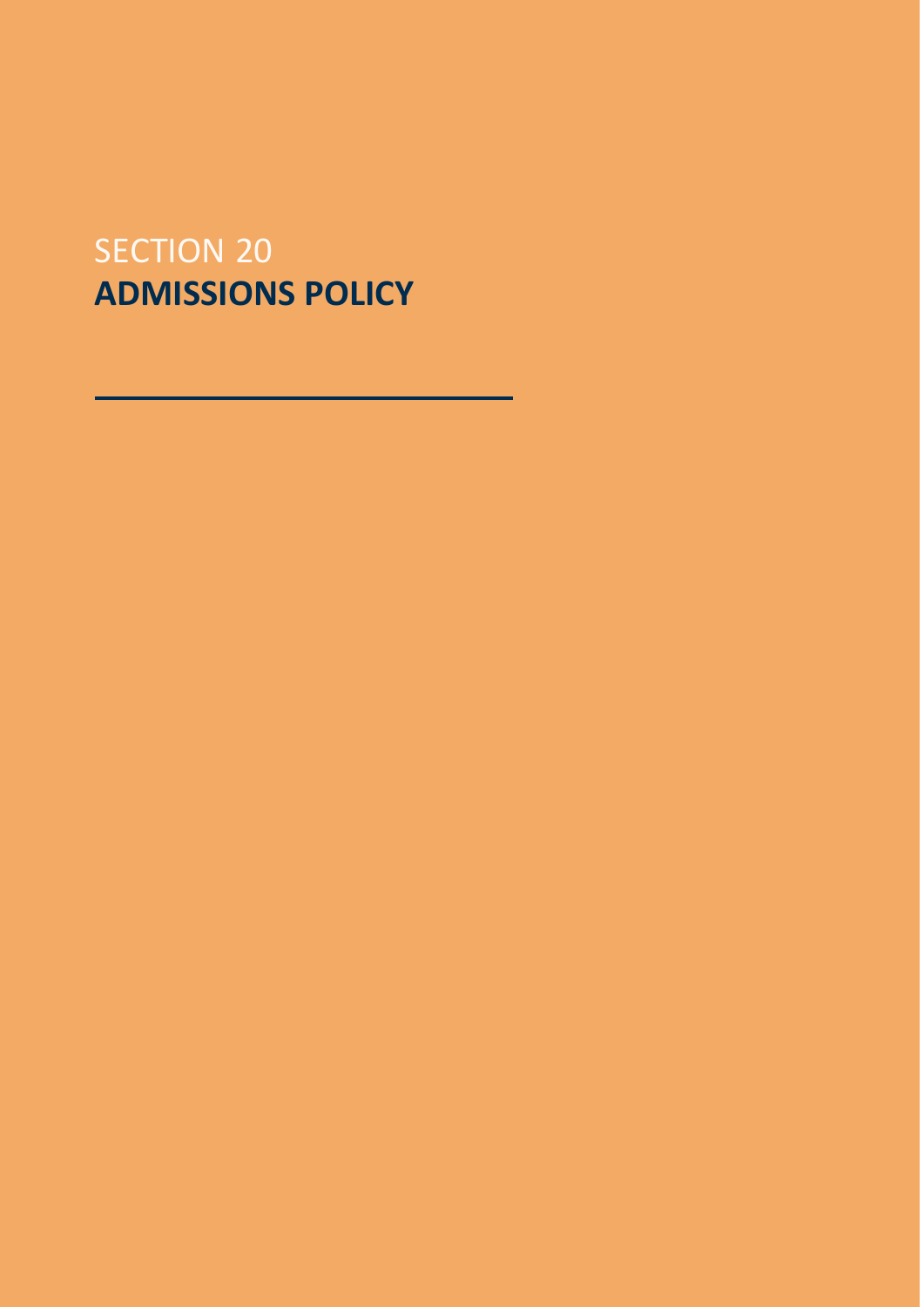# ADMISSIONS POLICY

# **20.1 Policy Context**

The International School of London Qatar operates within Qatar and under the guidance and parameters of the Ministry of Edu- cation and Higher Education (MOEHE) in Qatar. As an International Baccalaureate (IB) School, we are authorized to offer educational programmes in accordance with the published IB standards and practices and accompanying programme requirements. In addition, the school is a member of the Council of International Schools (CIS) and accredited by the New England Association of Schools and Colleges(NEASC) and must comply with the NEASC standards for re-accreditation every five years.

# **20.2 Inclusion and Admissions Policy ISL Qatar**

Students enrolled at ISL Qatar will have equal opportunities to access the academic curriculum that meets their needs, to take partin cocurricular activities and to take part in the full life of the school. The school will endeavour to meet the needs of each individual so that they benefitfully fromthe education they receive andachieve theirfull potential. The school aimsfor a policy ofinclusion,and we will seek to provide an education for any child who we determine can benefit from enrolment at ISL Qatar. However, we acknowledge that in certain cases i.e. students with significant academic or physical needs, we may not be able to provide the sup- port a student requires with the resources that are available to the school. In these cases, admission to the school may be declined.

Education at ISL Qatar is holistic, aiming to support the growth of the child in all aspects, including personal and social development. All employees of ISL Qatar play a role and share a responsibility in this regard. We recognize the importance of establishing a constructive, working partnership between the school and the parents, and the building of student self-esteem to help them realise their own potential.

The student and staff population at ISL Qatar is culturally and linguistically diverse and great importance is placed on promoting international mindedness and intercultural understanding within the curriculum and various activities and school events.

#### **20.3 Admissions**

Equality of opportunity applies to all members of the school community and is based on the core values expressed in the school's mission statement. The School accepts children without discrimination of gender, religion, race, sexuality or nationality. Upon receipt of the required and fully completed documentation, admission to the School will be determined by the Admissions Commit- tee, with the advice, where required, of the specialist teaching staff, based on information obtained with respect to:

- The capacity of the School.
- The capacity of the School to meet the educational needs of the applicant.
- The potential of the applicant to benefit from the learning experiences that ISL Qatar can provide.
- The eligibility of the student to reside and study in Qatar.

Applications for admissions will be considered in chronological order, according to the date of application. Students are assigned toclasses primarily on the basis of age (see Grade Level Placement in Appendix 6) and according to the MOEHE guidelines (Ministry of Education in Qatar equivalency table of different curriculums, see Appendix 7). However, factors such as previous reports, assessment/interview results, physical and emotional development and other relevant details are also considered. The final decisionrests with the Admissions Committee. If in the judgement of the Admissions Committee, an applicant meets the criteria described above, and space is available, acceptance may be offered. The conditions of acceptance will be clearly stated. Students that were previously accepted, enrolled, or waitlisted but did not join ISL Qatar will be reassessed one year after the initial assessment took place. The Admissions Committee reserves the right to deny admission to any applicant reassessed if there were reasons to believe that it is in the best interest of the applicant. All documentation (latest nursery / school report and teacher recommendation form) should be updated and submitted in the applicant's portal. The School also reserves the right to postpone admission if the maximum class capacity has been reached in a particular grade level. In this case, the successful applicant is placed on a waiting list. It is the decision of the parents whether their child/children will remain on the waiting list after the re-enrolment process for current ISL Qatar student's ends, and if still there is no available seat. When capacity allows the enrolment of a new applicant, the Admissions Committee will select and accept a qualified applicant from the waiting list, according to various different factors (age,gender, nationality, personal development etc.) that affect the dynamics of the current grade of ISL Qatar and not according to the date of placement in the waiting pool. Priority is provided to those who have already have siblings in the school, and to the children of members of ISL Qatar staff.

#### **20.4 Required Documentation for Admissions**

The following documentation needs to be submitted for an application to be considered complete and for the Admissions Officers to review it:

- Online application with one passport-size photo.
- Passport copy of the applicant, and the parent or guardian.
- QID (Residence permit number) of applicant (if applicable).
- Vaccination card copy.
- Evaluation fee of QAR 530 (for Grades 1-12). The Evaluation Fee covers administrative costs only and does not guarantee aplace in the school.
- For Grade 3 to Grade 12: School reports for the previous two years and reports of the current year.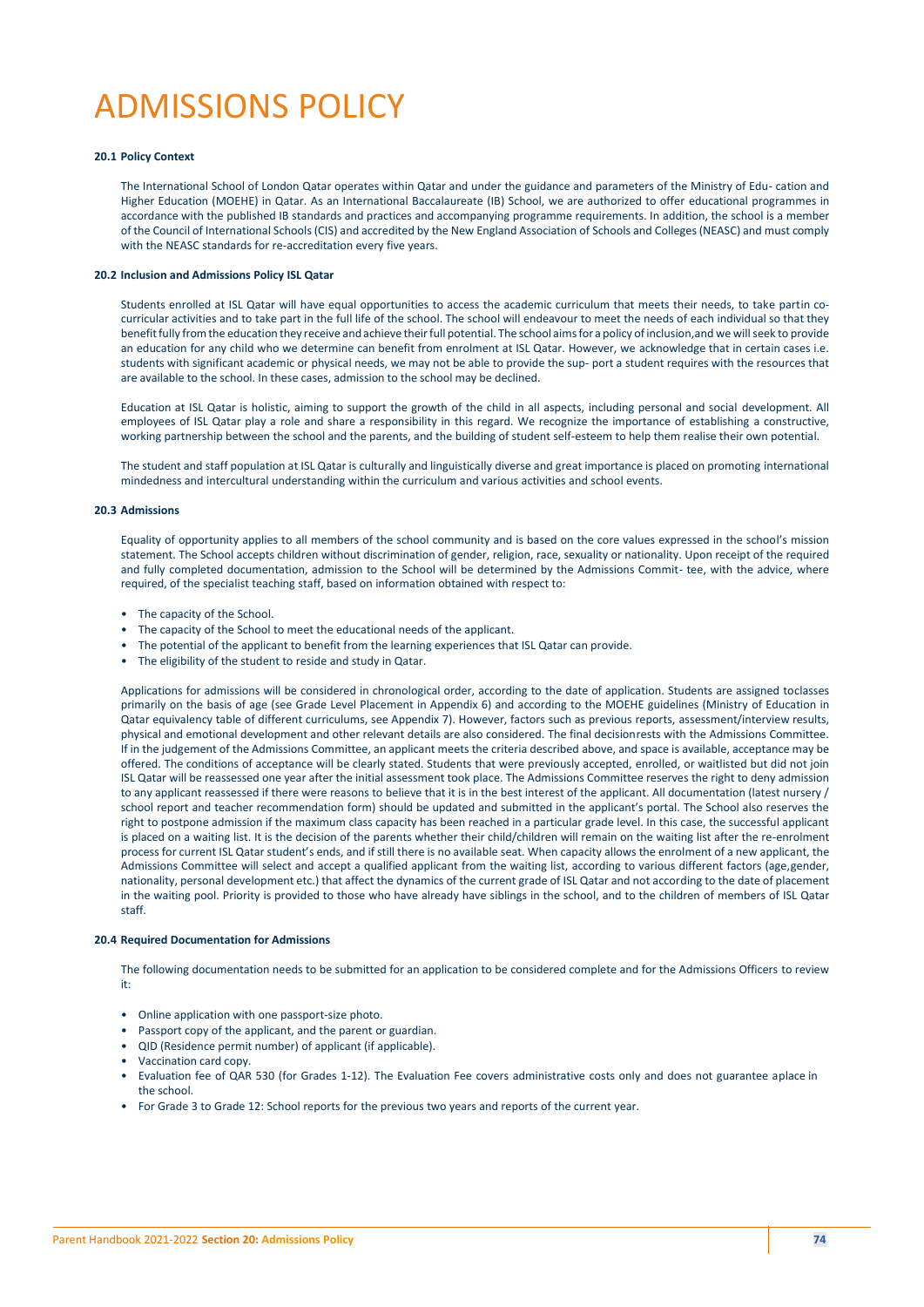- For Early Childhood to Grade 1: Current or previous school (nursery) report if the student is attending any.
- The results of any and all standardized testing, including educational evaluations or other medical reports.
- Completed Teacher Reference Form (online in student's portal and for all Grades).
- For Secondary Students: Head of Secondary online recommendation form (online in student's portal). A Letter of Recommendation from the Head of School or Principal, submitted on headed paper and stamped. This letter should address the applicant'soverall academic ability, any specific ability or learning need and behaviour.
- For Grade 9,10,11 and 12 applicants: Please upload the latest transcripts.

Incomplete applications of over 1 month will be archived. Student's applications, that do not show up on their scheduled assessments without prior notice, will be archived after 3 days.

# **20.5 Grade Placement**

To enter Early Childhood 1 (EC1) the child must be aged at least three years by September 30. Where it is considered to be of benefit to the student, they may be placed in a grade than that requested. For students who are already in Qatar and registered in the registration system of the Ministry of Education in Qatar placement will be decided according to the Ministry's equivalency (see Appendix 7 – MOE equivalency table) of the curriculum that the student is coming from with the IB curriculum. For students that come from abroad and applying for Grade 2 and up placement will be decided according to the equivalency table (see appendix 7) of the Ministry of Education in Qatar.

#### **20.6 Learning Support at ISL Qatar**

Learning Support ISL Qatar has a specialist Learning Support Team that supports students with a range of academic, emotional and language needs. Parents of applicants with a specific need must submit complete reports with the application, these may include Individualised Education Programs (IEPs), Educational Psychologist reports, Occupational or Speech and Language reports. The school will only admit students whose specific academic, physical or other learning needs can be provided for by the existing resources and personnel at the school. Students who require additional Learning Support may be admitted if it is believed that the school can offer an appropriate level of support and that the child can be placed in the regular mainstream classroom.

When reviewing the application of a student with specific needs, the Admissions Committee will consult with the Learning SupportSpecialists. Students may be admitted pending agreement to engagement in a programme of additional support, e.g. Individualised Education Plan, counselling, and other kinds of learning support as appropriate, which may incur additional fees. In the case where a specific need has not previously been identified, the school reserves the right to review the situation in order to assess theappropriateness of the student's presence in the school based on our capacity to address their needs.

# **20.7 English as an Additional Language (EAL)**

As part of the admissions process, some applicants to the school are designated for EAL testing prior to being offered acceptance. In these cases, the admissions department will notify the EAL staff in order to set up an appropriate time for administering the WIDA assessment. Upon completion of the assessment, the test administrator will promptly email the results to admissions and include a short commentary of the student's disposition, ability to sit the test, and an early determination of whether the student, if accepted, would be likely to require EAL support.

#### **20.8 Reserving seats and payments**

Once a candidate is accepted academically, and according to availability of seats, an email will be sent to parents with an enrolmentoffer. The offer has to be signed electronically and payment has to be made within 5 (calendar) days after the offer date. Where there is no payment made, or proof of payment offered, the offer will be withdrawn and the application will be archived.

#### **20.9 Re-enrolment of students**

Student re-enrolment should be completed for each Academic Year and parents should inform the school of the students intentionto continue studying at the school. The school will seek confirmation and communicate deadlines by which re-enrolment fees should be received. If reenrolment information is not received within these deadlines student places cannot be guaranteed for thefollowing Academic Year.

#### **20.10 Entrance Requirements to the full IB Diploma Programme**

In order to be admitted to the full IB Diploma Programme, students must acquire subject-teacher recommendations for the sub- jects and levels selected AND meet the entrance requirements for G11. Please note that students who fail to meet the entry requirements will be required to repeat G10 should they decide to stay at ISL Qatar.

In order to progress into G11, students must meet the following requirements:

IB Diploma Entrance Requirements:

- Attendance of at least 90%.
- A total of a minimum of 33 points out of a total of 56.
- A total of at least 15 points from those subjects that students have elected to study at Higher Level (see exceptions below).
- A total of at least 11 points from those subjects that students have elected to study at Standard Level (see exceptions below).
- At least a grade 4 in the Personal Project.